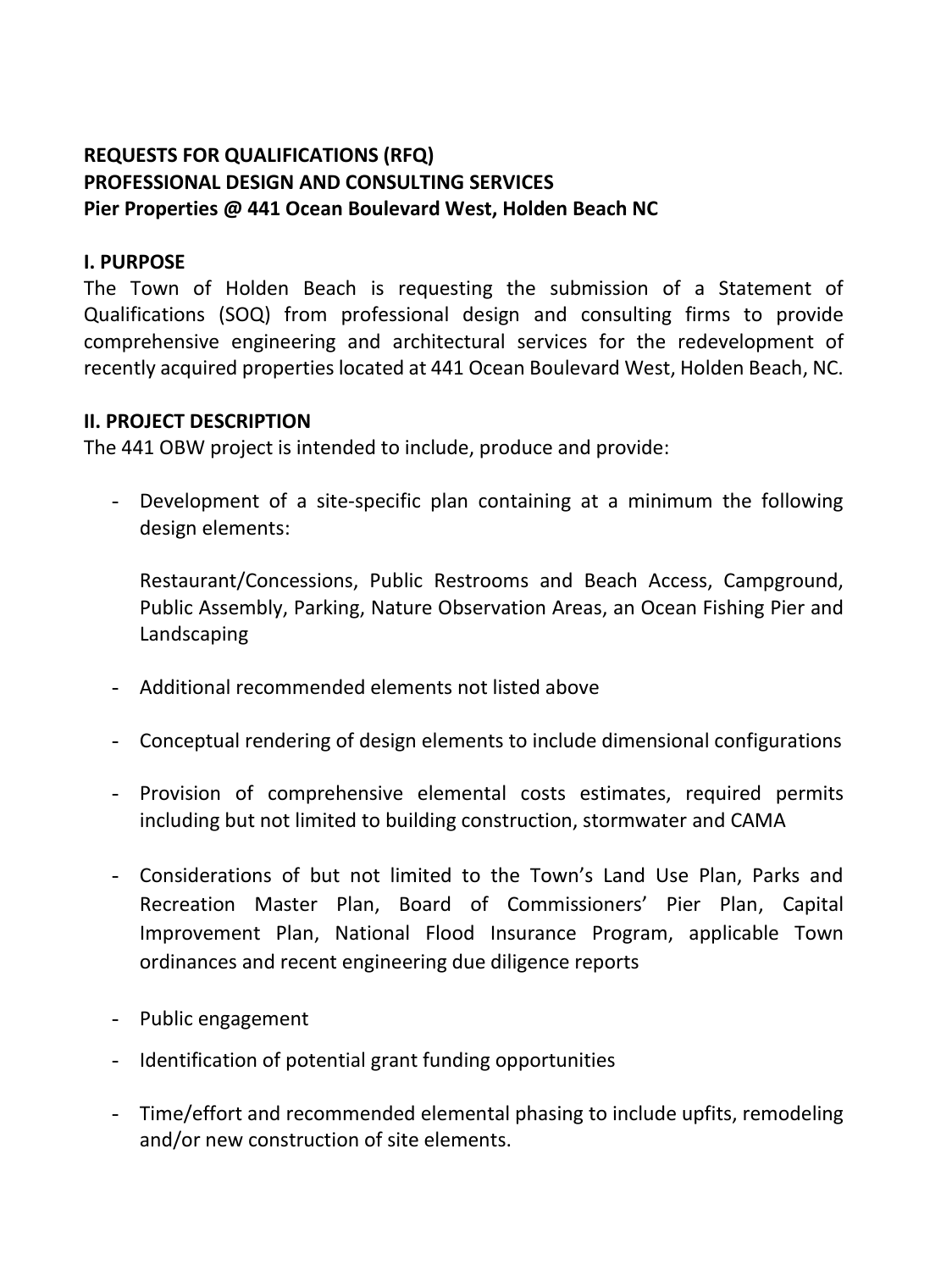- Elemental planning and design services, construction management

# **III. SCOPE OF SERVICES**

The Town is seeking to contract with one firm with multi-faceted experience working with Parks and Recreation projects, but may also consider a team of qualified firms, which could include subconsultants. Such experience may include, but is not necessarily limited to, the following:

- Landscape Architectural Design
- Survey
- Environmental Services and Permits Including CAMA Permitting
- Civil Engineering with specific coastal engineering/marine construction experience
- Architectural and/or Structural Engineering
- Cost Estimating
- Grant Funding Administration
- Construction Management and Administration

# **IV. SELECTION PROCESS / SUBMITTAL REQUIREMENTS**

Pursuant to North Carolina General Statute 143-64.31, the Town of Holden Beach utilizes a qualifications-based selection process without consideration of fees during the initial phase in selecting firms for professional design services.

Interested firms should submit electronically as a PDF document their qualifications package by no later than **2:00 pm on Friday 24 June 2022,** to: Heather Finnell, Town Clerk; [heather@hbtownhall.com.](mailto:heather@hbtownhall.com)

**Paper copies are not required.** If a hard copy is submitted, four (4) copies shall be delivered to the Holden Beach Town Hall located at 110 Rothschild Street, Holden Beach NC 28462 prior to the submission deadline.

Whether digital or hard copy, the subject line should contain the **firm's name** and **"Statement of Qualifications for Professional Design and Consulting Services – Pier Properties 441 Ocean Boulevard** 

All interested firms that have questions must direct them to the Town Clerk Heather Finnell via email no later than 17 June 2022. Any addendums will be released with answers to submitted questions with posting on the Town's website at **[https://www.hbtownhall](https://www.hbtownhall.com/)**.**com.**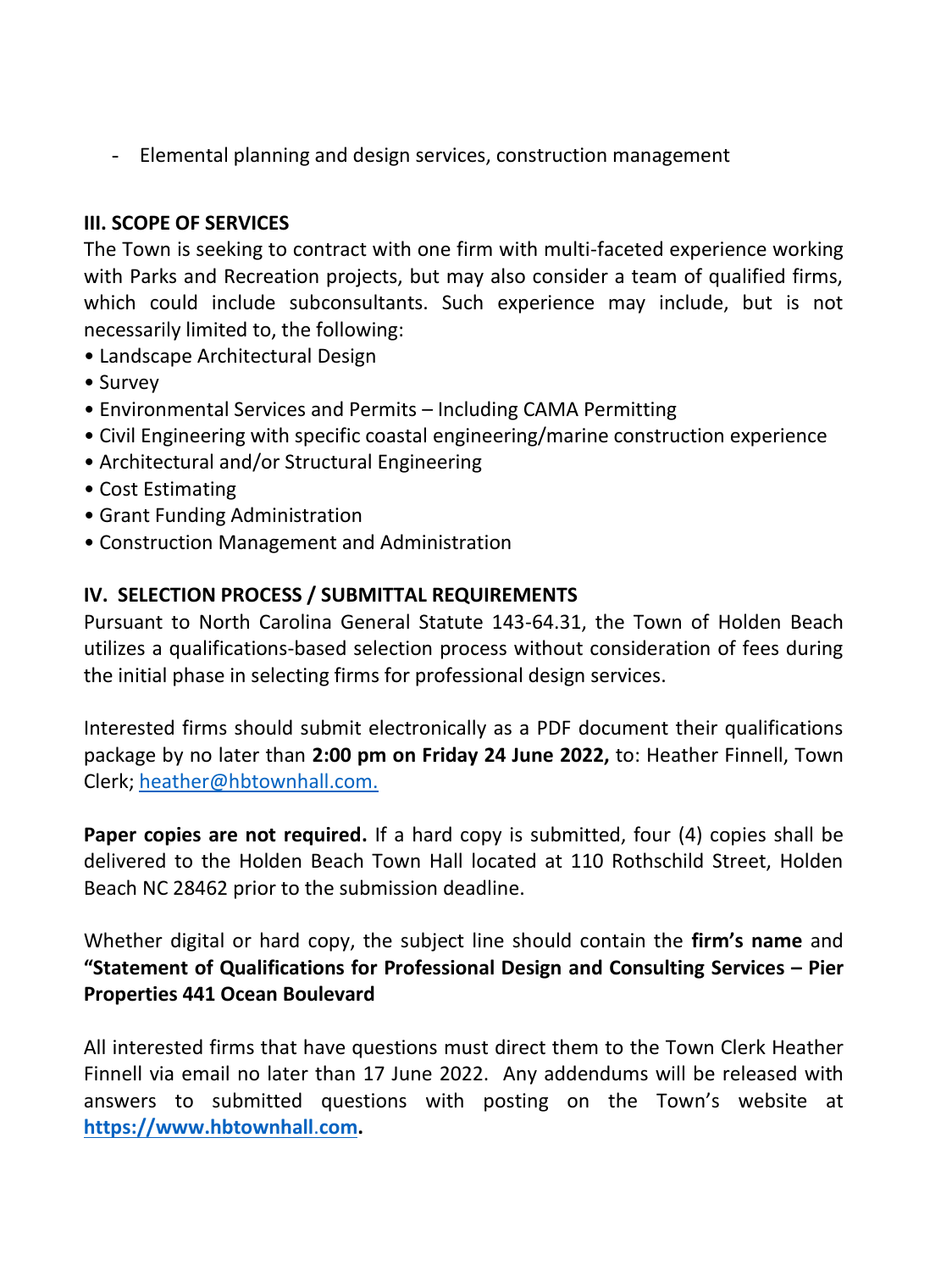## **V. SUBMISSION REQUIREMENTS**

The selection of a firm will be based on the overall qualifications as presented in the detailed SOQ. The presence or absence of one or more of the items listed below, except for those items required by law, shall not be completely disqualifying but shall be taken into consideration when evaluating each firm. Qualification statements should address the following:

1. Firm name and office location responsible.

2. Key Project Team member qualifications, including subconsultants.

3. Relevant experience in design, permitting and construction administration of parks and recreational facilities and any other publicly funded governmental projects in North Carolina

4. Brief overview and history of the firm.

5. Project and client references for related work. Be sure to include similar work performed in the past five years with client contact information.

6. Please keep all submitted SOQs to a maximum of 30 pages.

## **VI. SELECTION CRITERIA**

The considerations below will be utilized for selection of the firm. Selection will be made by the Holden Beach Board of Commissioners.

1. **Professional Expertise**: The firm's recent experience, knowledge, and familiarity in conducting similar projects.

2. **Management & Technical Expertise:** The experience of the proposed Project Team in completing recreation projects of this nature efficiently and through administration of relevant grant funding.

3. **Local Knowledge & Permitting Experience**: Strong consideration will be given to team demonstrating knowledge of the local permitting processes and requirements. Recent experience in submitting similar projects in coastal NC areas will be relevant.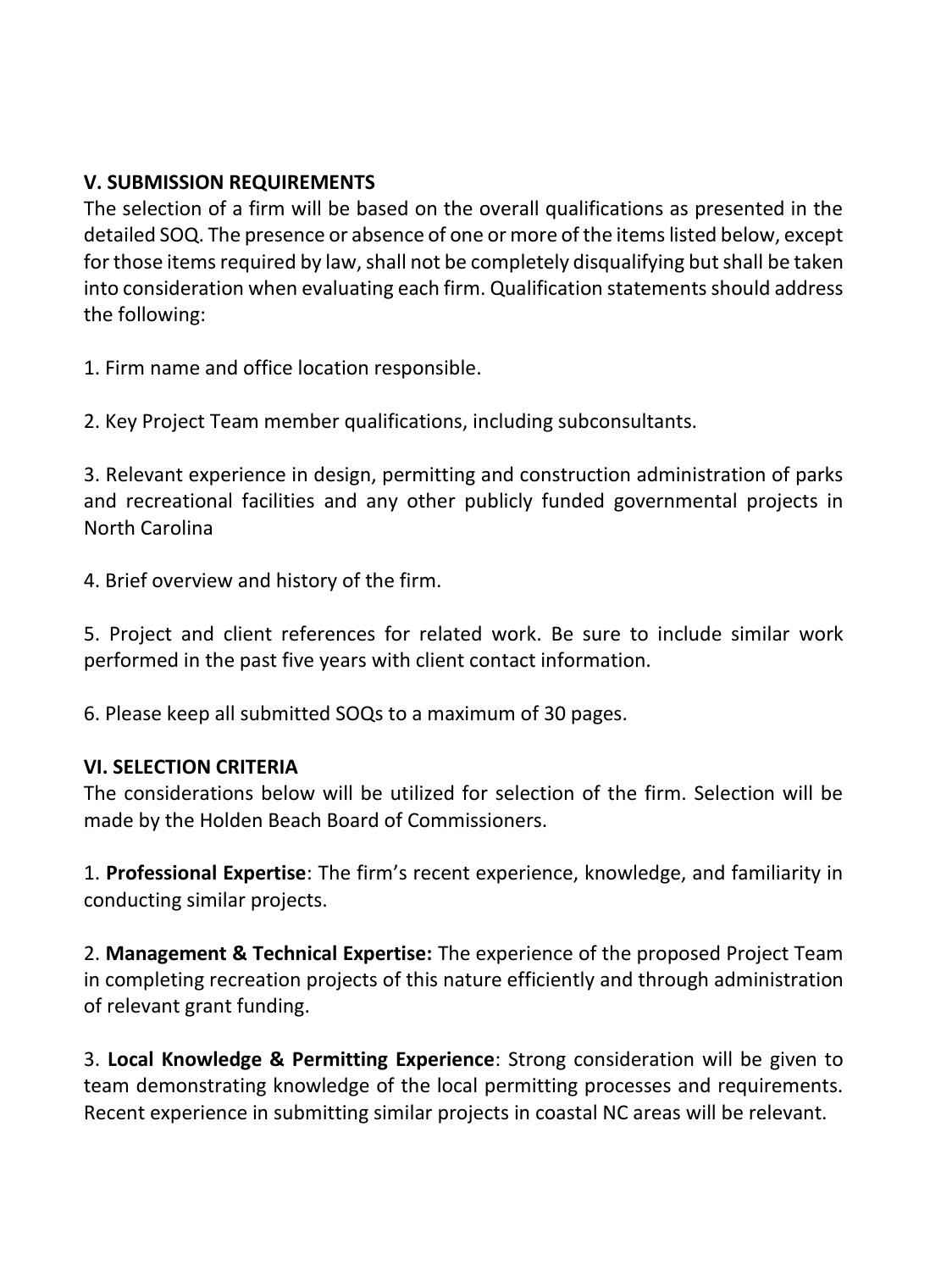4. **Past Performance**: Relevant project references shall be provided. The firm's ethical and professional standing and satisfactory performance under previous contracts, along with positive client relationships, will be considered. The Town will review other factors directly applicable to the firm's qualifications as provided for this project.

#### **VII. CONDITIONS AND RESERVATIONS**

The Town reserves the right to request substitution of any subconsultants. The Town also reserves the right to reject any or all responses to this RFQ, to waive technicalities, to advertise for a new RFQ response, or to accept any RFQ response deemed to be in the best interest of the Town. The selected firm/consultant(s) and all subconsultants may be required to submit an affidavit certifying compliance with the terms of the State of North Carolina's E-verify statute (NCGS 64-26).

A response to this RFQ is not to be construed as a contract, nor does it indicate commitment of any kind. The RFQ does not commit the Town to pay for costs incurred in the submission of a response to this RFQ or for any cost incurred prior to the execution of a final contract.

It is an absolute requirement of the Town that the project work site and work force be drug free and that associated individuals, including subcontractors, working on the project be free of prior or pending felony convictions. The qualifications statement should include a commitment to this requirement and an indication of the plan of the firm to ensure compliance with this requirement.

## **VIII. DELIVERABLES SCHEDULE**

It is imperative that the deliverables identified in the project description be fulfilled within a 90-day period after selection and execution of a contract with the Consultant.

## **IX. CONTRACTING**

Any contract developed for this work shall be enforced in accordance with the laws of the State of North Carolina. Any controversy or claim arising because of contracting shall be settled by action initiated in the appropriate division of the General Court of Justice in Brunswick County, North Carolina.